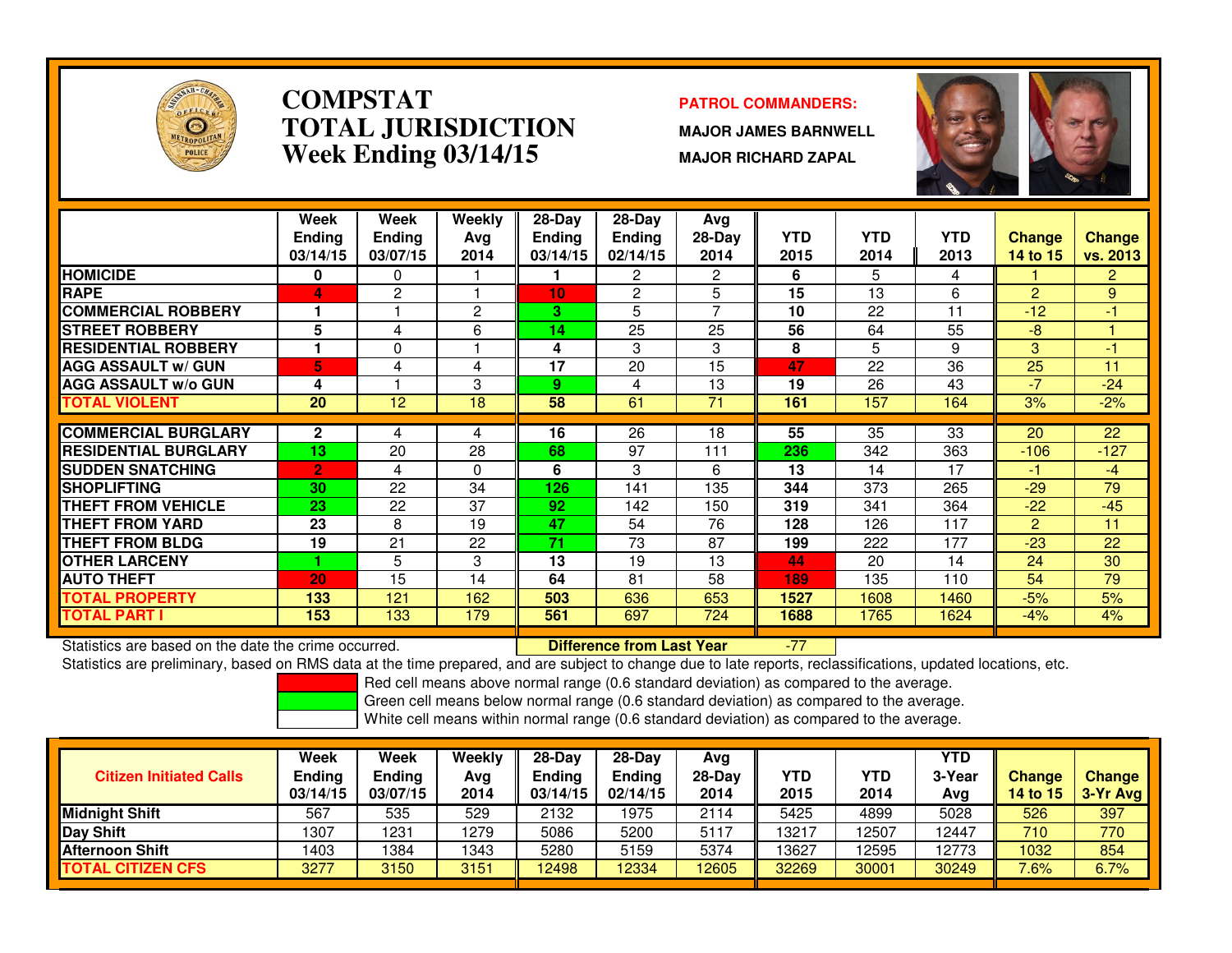

## **COMPSTAT PRECINCT COMMANDER: WEST CHATHAM PRECINCTWeek Ending 03/14/15**



**CAPT. CHARLES HALL**



|                             | Week<br><b>Ending</b><br>03/14/15 | Week<br><b>Ending</b><br>03/07/15 | Weekly<br>Avg<br>2014 | 28-Day<br><b>Ending</b><br>03/14/15 | $28$ -Day<br><b>Ending</b><br>02/14/15 | Avg<br>$28-Day$<br>2014 | <b>YTD</b><br>2015 | <b>YTD</b><br>2014 | <b>YTD</b><br>2013 | <b>Change</b><br>14 to 15 | <b>Change</b><br><b>vs. 2013</b> |
|-----------------------------|-----------------------------------|-----------------------------------|-----------------------|-------------------------------------|----------------------------------------|-------------------------|--------------------|--------------------|--------------------|---------------------------|----------------------------------|
| <b>HOMICIDE</b>             | 0                                 | 0                                 | 0                     | 0                                   | $\Omega$                               | $\Omega$                | $\mathbf{0}$       | 0                  | 0                  | 0                         | $\mathbf{0}$                     |
| <b>RAPE</b>                 | $\bf{0}$                          |                                   | $\Omega$              |                                     | $\Omega$                               |                         | 3                  | 3                  | $\overline{c}$     | $\Omega$                  |                                  |
| <b>COMMERCIAL ROBBERY</b>   | 0                                 | 0                                 | $\Omega$              |                                     | $\overline{2}$                         |                         | 3                  | 3                  | $\mathbf{2}$       | $\Omega$                  |                                  |
| <b>STREET ROBBERY</b>       | $\mathbf{0}$                      | $\Omega$                          |                       | $\bf{0}$                            |                                        | 3                       | 4                  | 6                  | 12                 | $-2$                      | $-8$                             |
| <b>RESIDENTIAL ROBBERY</b>  | 0                                 | $\Omega$                          | $\Omega$              | $\bf{0}$                            |                                        |                         | $\mathbf{2}$       | 2                  | $\mathbf{2}$       | $\mathbf{0}$              | $\mathbf{0}$                     |
| <b>AGG ASSAULT w/ GUN</b>   | $\overline{2}$                    | 0                                 | $\Omega$              | $\mathbf{2}$                        |                                        |                         | 6                  |                    | 4                  | 5                         | $\overline{2}$                   |
| <b>AGG ASSAULT w/o GUN</b>  | 0                                 |                                   | $\Omega$              | $\mathbf{2}$                        |                                        | $\overline{2}$          | 4                  | 2                  | 3                  | $\overline{2}$            |                                  |
| <b>TOTAL VIOLENT</b>        | $\mathbf{2}$                      | $\overline{2}$                    | $\overline{2}$        | 6                                   | 6                                      | 9                       | 22                 | 17                 | 25                 | 29%                       | $-12%$                           |
|                             |                                   |                                   |                       |                                     |                                        |                         |                    |                    |                    |                           |                                  |
| <b>COMMERCIAL BURGLARY</b>  | 0                                 | 4                                 |                       |                                     | 6                                      | 4                       | 20                 | 5                  | 6                  | 15                        | 14                               |
| <b>RESIDENTIAL BURGLARY</b> | 4                                 | 5                                 | 5                     | 17                                  | 22                                     | 21                      | 51                 | 59                 | 65                 | -8                        | $-14$                            |
| <b>SUDDEN SNATCHING</b>     |                                   | 0                                 | $\Omega$              |                                     |                                        |                         | $\mathbf{2}$       | $\Omega$           | $\Omega$           | $\overline{2}$            | $\overline{2}$                   |
| <b>SHOPLIFTING</b>          | 5                                 | 3                                 | 5                     | 19                                  | 17                                     | 19                      | 45                 | 48                 | $\overline{35}$    | $-3$                      | 10                               |
| <b>THEFT FROM VEHICLE</b>   | $\overline{2}$                    | 3                                 | 6                     | 15                                  | 18                                     | 26                      | 47                 | 68                 | 60                 | $-21$                     | $-13$                            |
| <b>THEFT FROM YARD</b>      | 3                                 | $\mathbf{2}$                      | 3                     | 8                                   | 9                                      | 12                      | 24                 | 29                 | 16                 | $-5$                      | 8                                |
| <b>THEFT FROM BLDG</b>      | $\mathbf{2}$                      | 5                                 | 3                     | 12                                  | 10                                     | 13                      | 34                 | 38                 | $\overline{25}$    | $-4$                      | 9                                |
| <b>OTHER LARCENY</b>        | $\bf{0}$                          | 0                                 |                       | $\bf{0}$                            | 3                                      | 3                       | 9                  | 2                  | $\overline{c}$     | $\overline{7}$            | $\overline{7}$                   |
| <b>AUTO THEFT</b>           | 3                                 | 6                                 | 3                     | 15                                  | 19                                     | 12                      | 44                 | 28                 | 17                 | 16                        | 27                               |
| <b>TOTAL PROPERTY</b>       | 20                                | 28                                | 28                    | 94                                  | 105                                    | 111                     | 276                | 277                | 226                | 0%                        | 22%                              |
| <b>TOTAL PART I</b>         | 22                                | 30                                | 30                    | 100                                 | 111                                    | 121                     | 298                | 294                | 251                | 1%                        | 19%                              |

Statistics are based on the date the crime occurred. **Difference from Last Year** 

Statistics are based on the date the crime occurred. **The Difference from Last Year Netter 1998**<br>Statistics are preliminary, based on RMS data at the time prepared, and are subject to change due to late reports, reclassifi

Red cell means above normal range (0.6 standard deviation) as compared to the average.

Green cell means below normal range (0.6 standard deviation) as compared to the average.

| <b>Citizen Initiated Calls</b> | Week<br><b>Ending</b><br>03/14/15 | Week<br><b>Ending</b><br>03/07/15 | Weekly<br>Avg<br>2014 | 28-Day<br><b>Ending</b><br>03/14/15 | $28-Dav$<br>Ending<br>02/14/15 | Avg<br>$28-Day$<br>2014 | YTD<br>2015 | YTD<br>2014 | YTD<br>3-Year<br>Avg | <b>Change</b><br><b>14 to 15</b> | <b>Change</b><br>$3-Yr$ Avg |
|--------------------------------|-----------------------------------|-----------------------------------|-----------------------|-------------------------------------|--------------------------------|-------------------------|-------------|-------------|----------------------|----------------------------------|-----------------------------|
| <b>Midnight Shift</b>          | 122                               | 19                                | 107                   | 435                                 | 380                            | 429                     | 1069        | 996         | 996                  | 73                               | 73                          |
| Day Shift                      | 279                               | 291                               | 264                   | 1083                                | 102                            | 1055                    | 2835        | 2542        | 2603                 | 293                              | 232                         |
| <b>Afternoon Shift</b>         | 290                               | 285                               | 279                   | 1124                                | 1012                           | 1115                    | 2818        | 2592        | 2636                 | 226                              | 182                         |
| <b>TOTAL CITIZEN CFS</b>       | 691                               | 691                               | 650                   | 2642                                | 2494                           | 2599                    | 6722        | 6130        | 6236                 | 9.7%                             | 7.8%                        |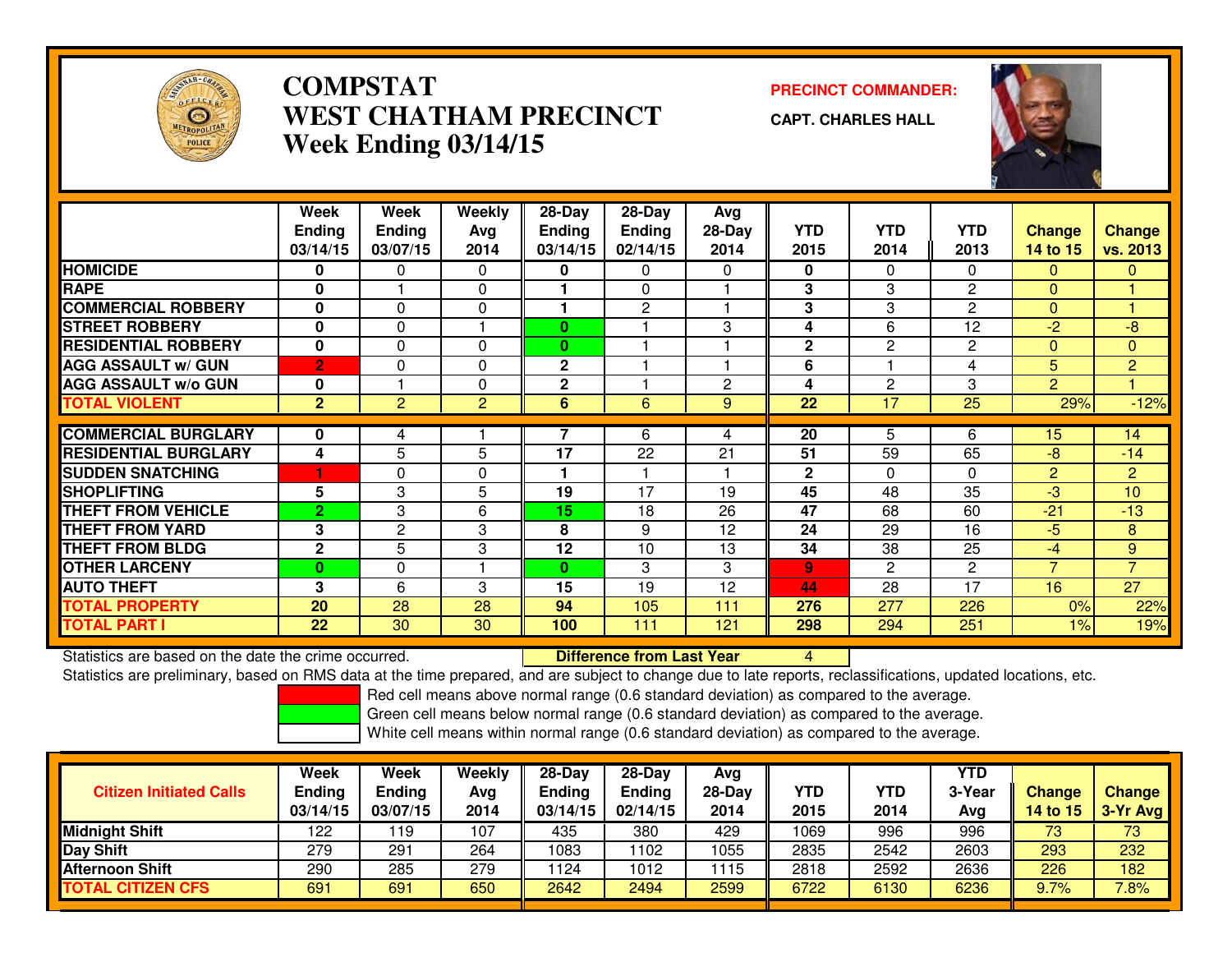

## **COMPSTAT PRECINCT COMMANDER: DOWNTOWN PRECINCTWeek Ending 03/14/15**

**CAPT. Ben Herron**

-27



|                             | Week<br><b>Ending</b><br>03/14/15 | Week<br><b>Endina</b><br>03/07/15 | Weekly<br>Avg<br>2014 | $28-Day$<br><b>Ending</b><br>03/14/15 | $28$ -Day<br><b>Ending</b><br>02/14/15 | Avg<br>$28-Day$<br>2014 | <b>YTD</b><br>2015 | <b>YTD</b><br>2014 | <b>YTD</b><br>2013 | <b>Change</b><br>14 to 15 | <b>Change</b><br>vs. 2013 |
|-----------------------------|-----------------------------------|-----------------------------------|-----------------------|---------------------------------------|----------------------------------------|-------------------------|--------------------|--------------------|--------------------|---------------------------|---------------------------|
| <b>HOMICIDE</b>             | 0                                 | $\Omega$                          | $\Omega$              | 0                                     | 0                                      |                         | $\mathbf{0}$       | 0                  |                    | 0                         | -1                        |
| <b>RAPE</b>                 | $\overline{2}$                    | $\Omega$                          | 0                     | 4                                     |                                        |                         | 5                  | $\overline{2}$     |                    | 3                         | 4                         |
| <b>COMMERCIAL ROBBERY</b>   | 0                                 | $\Omega$                          | $\Omega$              | 0                                     |                                        |                         | $\mathbf{2}$       | 3                  |                    | $-1$                      |                           |
| <b>STREET ROBBERY</b>       | 4                                 | $\Omega$                          | $\mathbf{2}$          | 5                                     | $\overline{\phantom{a}}$               | $\overline{7}$          | 18                 | 13                 | 15                 | 5 <sup>5</sup>            | 3                         |
| <b>RESIDENTIAL ROBBERY</b>  | 0                                 | $\Omega$                          | $\Omega$              | 0                                     | $\Omega$                               | $\Omega$                | $\bf{0}$           | 0                  | $\overline{2}$     | 0                         | $-2$                      |
| <b>AGG ASSAULT w/ GUN</b>   |                                   | $\mathbf{2}$                      |                       | 5                                     | 4                                      | 3                       | 11                 | 6                  | 5                  | 5                         | 6                         |
| <b>AGG ASSAULT w/o GUN</b>  | $\bf{0}$                          | 0                                 |                       | $\bf{0}$                              |                                        | 3                       | $\overline{2}$     | 10                 | 11                 | $-8$                      | $-9$                      |
| <b>TOTAL VIOLENT</b>        | 7                                 | $\overline{2}$                    | 4                     | 14                                    | 14                                     | 16                      | 38                 | 34                 | 36                 | 12%                       | 6%                        |
|                             |                                   |                                   |                       |                                       |                                        |                         |                    |                    |                    |                           |                           |
| <b>COMMERCIAL BURGLARY</b>  |                                   | $\Omega$                          |                       |                                       |                                        | 3                       | 4                  | 6                  | 2                  | $-2$                      | $\overline{2}$            |
| <b>RESIDENTIAL BURGLARY</b> |                                   |                                   | 3                     | 6                                     | 8                                      | 11                      | 22                 | 31                 | 31                 | -9                        | $-9$                      |
| <b>SUDDEN SNATCHING</b>     | 0                                 | $\mathbf{2}$                      | $\Omega$              | $\mathbf{2}$                          | 2                                      | $\overline{2}$          | $\overline{7}$     | 5                  | $\overline{7}$     | $\overline{2}$            | $\Omega$                  |
| <b>SHOPLIFTING</b>          | 4                                 | 4                                 | 4                     | 20                                    | 15                                     | 18                      | 45                 | 59                 | 29                 | $-14$                     | 16                        |
| <b>THEFT FROM VEHICLE</b>   | 5                                 | $\overline{7}$                    | 9                     | 23                                    | 19                                     | 36                      | 61                 | 62                 | 57                 | -1                        | 4                         |
| <b>THEFT FROM YARD</b>      | 3                                 | 3                                 | 5                     | 10                                    | 11                                     | 21                      | 27                 | 33                 | 35                 | $-6$                      | $-8$                      |
| THEFT FROM BLDG             | 4                                 | $\overline{ }$                    | 5                     | 18                                    | 16                                     | 21                      | 42                 | 56                 | 36                 | $-14$                     | 6                         |
| <b>OTHER LARCENY</b>        | $\bf{0}$                          | $\overline{2}$                    |                       | 4                                     | $\mathbf{2}^{\prime}$                  | $\overline{2}$          | $\overline{7}$     | $\overline{2}$     | 2                  | 5                         | $\overline{5}$            |
| <b>AUTO THEFT</b>           | 4                                 |                                   | 3                     | 8                                     | 11                                     | 11                      | 28                 | 20                 | 22                 | 8                         | 6                         |
| <b>TOTAL PROPERTY</b>       | 22                                | 27                                | 31                    | 92                                    | 85                                     | 125                     | 243                | 274                | 221                | $-11%$                    | 10%                       |
| TOTAL PART I                | 29                                | 29                                | 35                    | 106                                   | 99                                     | 141                     | 281                | 308                | 257                | $-9%$                     | 9%                        |

Statistics are based on the date the crime occurred. **Difference from Last Year** 

Statistics are preliminary, based on RMS data at the time prepared, and are subject to change due to late reports, reclassifications, updated locations, etc.

Red cell means above normal range (0.6 standard deviation) as compared to the average.

Green cell means below normal range (0.6 standard deviation) as compared to the average.

| <b>Citizen Initiated Calls</b> | Week<br><b>Ending</b><br>03/14/15 | Week<br>Ending<br>03/07/15 | Weekly<br>Avg<br>2014 | 28-Day<br><b>Ending</b><br>03/14/15 | $28-Day$<br>Ending<br>02/14/15 | Avg<br>$28-Day$<br>2014 | <b>YTD</b><br>2015 | <b>YTD</b><br>2014 | YTD<br>3-Year<br>Avg | <b>Change</b><br><b>14 to 15</b> | <b>Change</b><br>$3-Yr$ Avg |
|--------------------------------|-----------------------------------|----------------------------|-----------------------|-------------------------------------|--------------------------------|-------------------------|--------------------|--------------------|----------------------|----------------------------------|-----------------------------|
| <b>Midnight Shift</b>          | 123                               | ٥3 ا                       | 114                   | 420                                 | 399                            | 457                     | 1081               | 1064               | 1074                 |                                  |                             |
| <b>Day Shift</b>               | 258                               | 240                        | 223                   | 960                                 | 865                            | 891                     | 2319               | 2078               | 2139                 | 241                              | 180                         |
| <b>Afternoon Shift</b>         | 281                               | 280                        | 244                   | 967                                 | 913                            | 976                     | 2428               | 2294               | 2281                 | 134                              | 147                         |
| <b>TOTAL CITIZEN CFS</b>       | 662                               | 623                        | 581                   | 2347                                | 2177                           | 2324                    | 5828               | 5436               | 5494                 | $7.2\%$                          | 6.1%                        |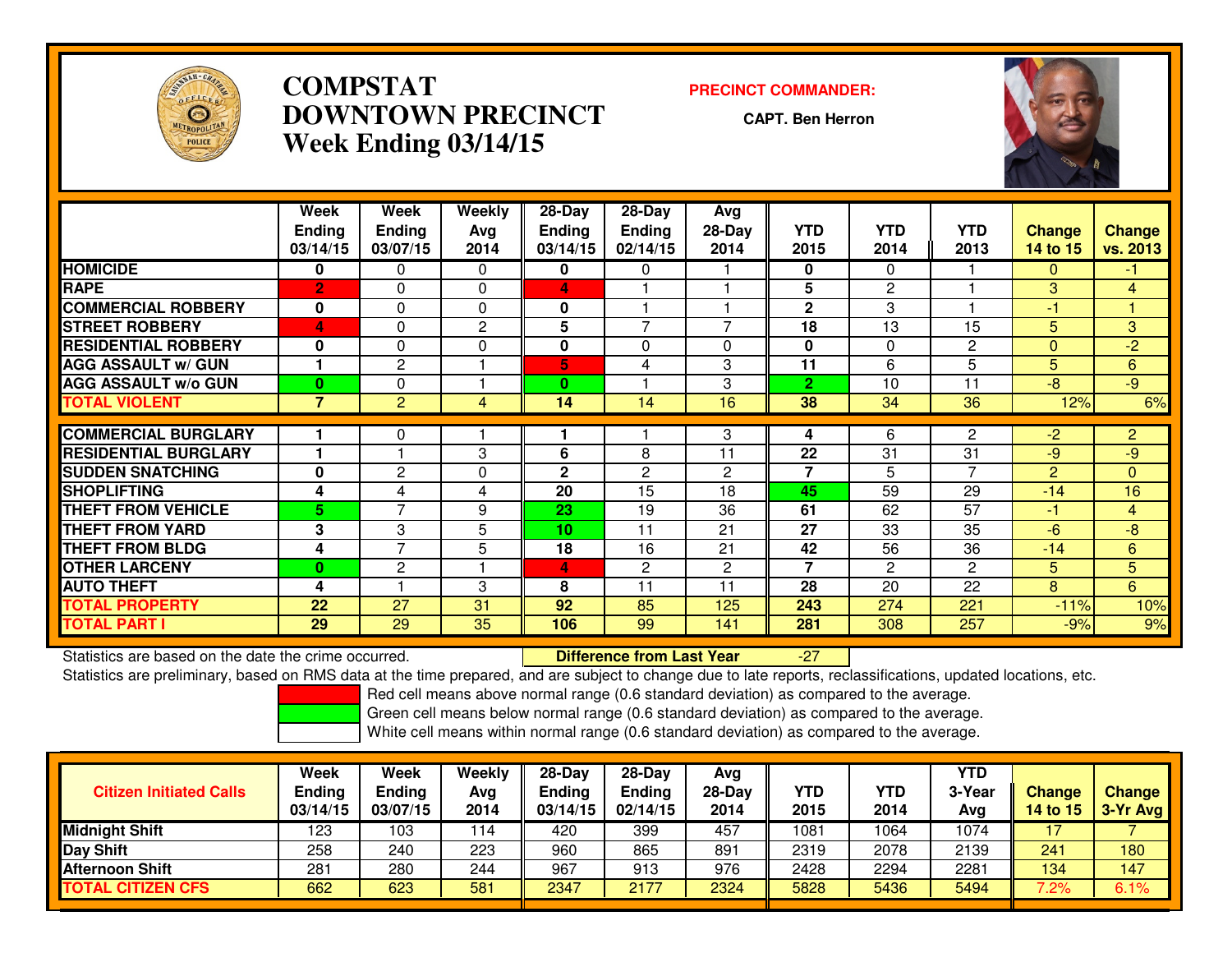

## **COMPSTATCENTRAL PRECINCT Week Ending 03/14/15**

# **PRECINCT COMMANDER:**



|                             | Week           | Week           | Weekly       | $28-Day$      | 28-Day        | Avg      |              |            |                |                |                |
|-----------------------------|----------------|----------------|--------------|---------------|---------------|----------|--------------|------------|----------------|----------------|----------------|
|                             | <b>Ending</b>  | Ending         | Avg          | <b>Ending</b> | <b>Ending</b> | $28-Day$ | <b>YTD</b>   | <b>YTD</b> | <b>YTD</b>     | <b>Change</b>  | <b>Change</b>  |
|                             | 03/14/15       | 03/07/15       | 2014         | 03/14/15      | 02/14/15      | 2014     | 2015         | 2014       | 2013           | 14 to 15       | vs. 2013       |
| <b>HOMICIDE</b>             | $\bf{0}$       | 0              | $\Omega$     | 0             |               |          | $\mathbf{2}$ | 4          | $\Omega$       | $-2$           | $\overline{2}$ |
| <b>RAPE</b>                 | 0              |                | 0            | $\mathbf{2}$  | 0             |          | 3            | 5          |                | $-2$           | $\overline{2}$ |
| <b>COMMERCIAL ROBBERY</b>   | $\mathbf{0}$   | 0              | $\Omega$     | 0             | $\mathbf{2}$  |          | $\mathbf{2}$ | 6          | 2              | -4             | $\mathbf{0}$   |
| <b>STREET ROBBERY</b>       | $\bf{0}$       | 3              | $\mathbf{2}$ | 6             | 8             | 8        | 17           | 23         | 14             | $-6$           | 3              |
| <b>RESIDENTIAL ROBBERY</b>  | $\bf{0}$       | 0              | $\Omega$     | 0             | $\Omega$      | $\Omega$ | 0            | 0          |                | 0              | $-1$           |
| <b>AGG ASSAULT w/ GUN</b>   |                | 0              | $\mathbf{2}$ | 4             | 10            | 6        | 16           | 10         | 12             | 6              | $\overline{4}$ |
| <b>AGG ASSAULT w/o GUN</b>  |                | 0              |              | $\mathbf 2$   | 2             | 3        | 6            | 4          | 14             | $\overline{c}$ | $-8$           |
| <b>TOTAL VIOLENT</b>        | $\overline{2}$ | 4              | 5            | 14            | 23            | 21       | 46           | 52         | 44             | $-12%$         | 5%             |
|                             |                |                |              |               |               |          |              |            |                |                |                |
| <b>COMMERCIAL BURGLARY</b>  | 0              | 0              |              | 5             | 6             | 4        | 13           | 8          | 9              | 5.             | 4              |
| <b>RESIDENTIAL BURGLARY</b> | $\overline{2}$ | 4              | 9            | 19            | 23            | 34       | 63           | 103        | 92             | $-40$          | $-29$          |
| <b>SUDDEN SNATCHING</b>     |                |                | $\Omega$     | $\mathbf 2$   | $\Omega$      |          | 3            |            | 4              | $\overline{2}$ | -1             |
| <b>SHOPLIFTING</b>          | 5              | $\overline{2}$ | $\mathbf{2}$ | 9             | 9             | 8        | 18           | 20         | 23             | $-2$           | $-5$           |
| <b>THEFT FROM VEHICLE</b>   | 12             | $\overline{ }$ | 9            | 30            | 55            | 36       | 104          | 78         | 66             | 26             | 38             |
| <b>THEFT FROM YARD</b>      | 13             |                | 5            | 17            | 16            | 20       | 39           | 26         | 26             | 13             | 13             |
| <b>THEFT FROM BLDG</b>      | 4              | 3              | 4            | 12            | 17            | 18       | 41           | 35         | 36             | 6              | 5              |
| <b>OTHER LARCENY</b>        | $\bf{0}$       |                |              | 3             | 8             | 2        | 13           | 0          | $\overline{2}$ | 13             | 11             |
| <b>AUTO THEFT</b>           | 5              | 4              | 4            | 15            | 19            | 17       | 47           | 53         | 26             | $-6$           | 21             |
| <b>TOTAL PROPERTY</b>       | 42             | 23             | 35           | 112           | 153           | 141      | 341          | 324        | 284            | 5%             | 20%            |
| <b>TOTAL PART I</b>         | 44             | 27             | 40           | 126           | 176           | 162      | 387          | 376        | 328            | 3%             | 18%            |

Statistics are based on the date the crime occurred. **Difference from Last Year** 

Statistics are based on the date the crime occurred. The time prepared, and are subject to change due to late reports, reclassifications, updated locations, etc.<br>Statistics are preliminary, based on RMS data at the time pr

Red cell means above normal range (0.6 standard deviation) as compared to the average.

Green cell means below normal range (0.6 standard deviation) as compared to the average.

| <b>Citizen Initiated Calls</b> | Week<br>Ending<br>03/14/15 | Week<br>Ending<br>03/07/15 | Weekly<br>Avg<br>2014 | 28-Day<br>Ending<br>03/14/15 | $28-Dav$<br><b>Ending</b><br>02/14/15 | Ava<br>$28-Dav$<br>2014 | YTD<br>2015 | <b>YTD</b><br>2014 | <b>YTD</b><br>3-Year<br>Avg | <b>Change</b><br>14 to 15 | <b>Change</b><br>$3-Yr$ Avg |
|--------------------------------|----------------------------|----------------------------|-----------------------|------------------------------|---------------------------------------|-------------------------|-------------|--------------------|-----------------------------|---------------------------|-----------------------------|
| Midnight Shift                 | 114                        | 120                        | 116                   | 458                          | 443                                   | 463                     | 1227        | 1020               | 1101                        | 207                       | 126                         |
| Day Shift                      | 261                        | 224                        | 268                   | 993                          | 1062                                  | 1074                    | 2672        | 2690               | 2559                        | -18                       | 113                         |
| Afternoon Shift                | 262                        | 278                        | 274                   | 1070                         | 127                                   | 1098                    | 2854        | 2500               | 2656                        | 354                       | 198                         |
| <b>TOTAL CITIZEN CFS</b>       | 637                        | 622                        | 659                   | 2521                         | 2632                                  | 2635                    | 6753        | 6210               | 6316                        | 8.7%                      | 6.9%                        |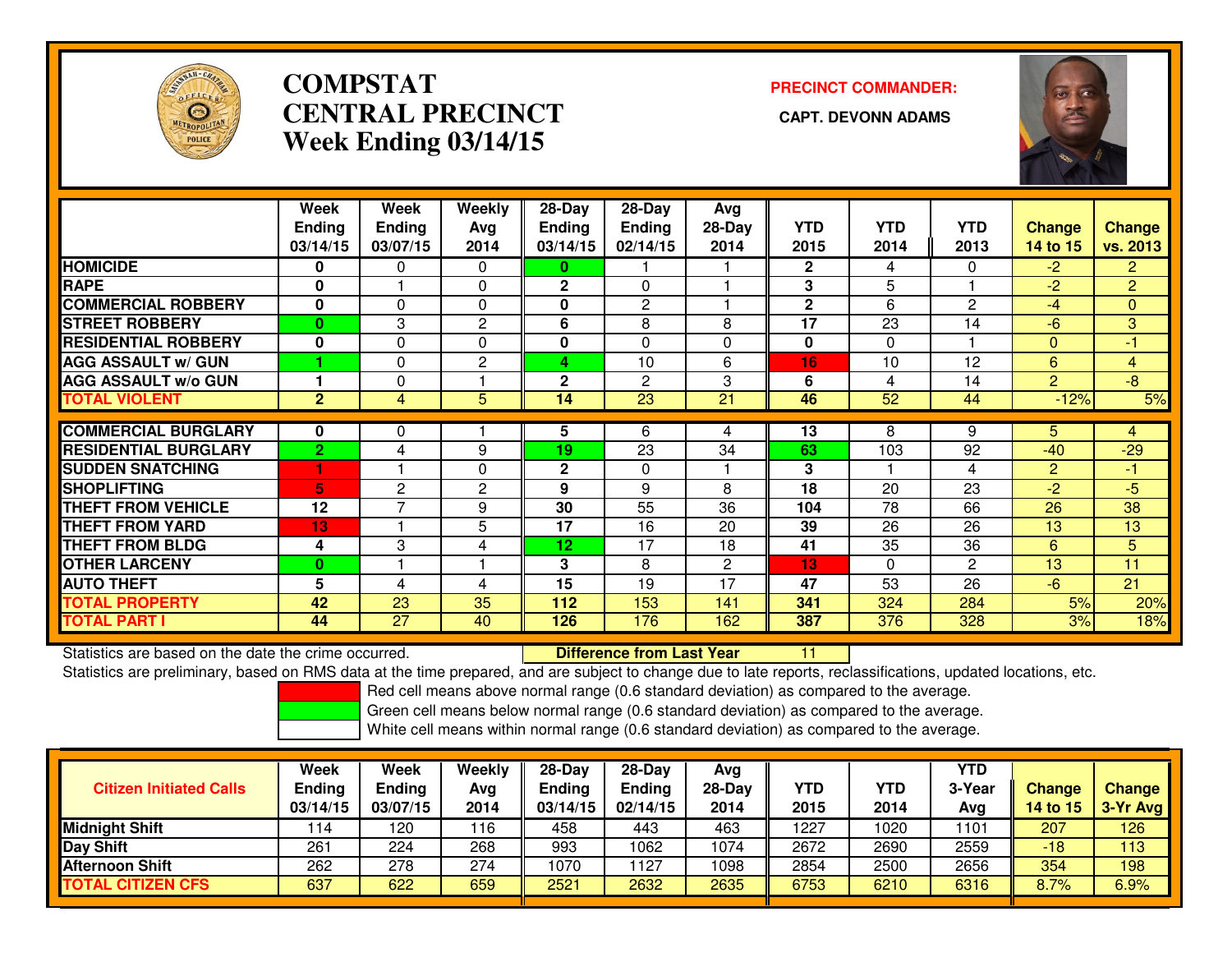

## **COMPSTAT PRECINCT COMMANDER: SOUTHSIDE PRECINCT CAPT. TERRY SHOOPWeek Ending 03/14/15**



|                             | Week<br><b>Ending</b><br>03/14/15 | <b>Week</b><br><b>Ending</b><br>03/07/15 | Weekly<br>Avg<br>2014 | $28 - Day$<br><b>Ending</b><br>03/14/15 | $28 - Day$<br><b>Ending</b><br>02/14/15 | Avg<br>$28-Day$<br>2014 | <b>YTD</b><br>2015 | <b>YTD</b><br>2014 | <b>YTD</b><br>2013 | <b>Change</b><br>14 to 15 | <b>Change</b><br>vs. 2013 |
|-----------------------------|-----------------------------------|------------------------------------------|-----------------------|-----------------------------------------|-----------------------------------------|-------------------------|--------------------|--------------------|--------------------|---------------------------|---------------------------|
| <b>HOMICIDE</b>             | 0                                 | 0                                        | $\Omega$              |                                         | 0                                       | 0                       | 1.                 | 0                  | 2                  |                           | -1                        |
| <b>RAPE</b>                 |                                   | $\Omega$                                 | $\mathbf{0}$          | $\overline{2}$                          | 0                                       |                         | $\mathbf{2}$       |                    |                    |                           | 1                         |
| <b>COMMERCIAL ROBBERY</b>   | $\bf{0}$                          |                                          |                       |                                         | $\Omega$                                | 3                       | 1                  | 6                  | $\overline{2}$     | $-5$                      | $-1$                      |
| <b>STREET ROBBERY</b>       |                                   |                                          |                       | $\mathbf{2}$                            | 3                                       | 4                       | 8                  | 10                 | 3                  | $-2$                      | 5                         |
| <b>RESIDENTIAL ROBBERY</b>  | $\bf{0}$                          | 0                                        | $\mathbf{0}$          |                                         |                                         |                         | $\mathbf{2}$       | 3                  |                    | -1                        |                           |
| <b>AGG ASSAULT w/ GUN</b>   | $\bf{0}$                          | $\Omega$                                 | $\mathbf{0}$          |                                         | $\overline{2}$                          |                         | 4                  | $\mathbf{2}$       | 5                  | $\overline{2}$            | $-1$                      |
| <b>AGG ASSAULT w/o GUN</b>  |                                   | $\Omega$                                 | $\mathbf{0}$          | $\mathbf{2}$                            | 0                                       | $\overline{2}$          | 4                  | $\overline{2}$     | 10                 | $\overline{2}$            | $-6$                      |
| <b>TOTAL VIOLENT</b>        | 3                                 | 2                                        | 3                     | 10                                      | 6                                       | 11                      | 22                 | 24                 | 24                 | $-8%$                     | $-8%$                     |
|                             |                                   |                                          |                       |                                         |                                         |                         |                    |                    |                    |                           |                           |
| <b>COMMERCIAL BURGLARY</b>  | $\bf{0}$                          | 0                                        |                       |                                         | 10                                      | 3                       | 13                 | 8                  | 6                  | 5                         |                           |
| <b>RESIDENTIAL BURGLARY</b> | $\overline{2}$                    | 6                                        | 5                     | 16                                      | 21                                      | 18                      | 51                 | 54                 | 83                 | $-3$                      | $-32$                     |
| <b>SUDDEN SNATCHING</b>     | $\bf{0}$                          | $\Omega$                                 | $\Omega$              | 0                                       | 0                                       |                         | 0                  | 3                  | 2                  | $-3$                      | $-2$                      |
| <b>SHOPLIFTING</b>          | 12                                | 7                                        | 13                    | 50                                      | 51                                      | 51                      | 133                | 153                | 120                | $-20$                     | 13                        |
| <b>THEFT FROM VEHICLE</b>   | 3.                                | 4                                        | $\overline{7}$        | 14                                      | 27                                      | 27                      | 58                 | 70                 | 103                | $-12$                     | $-45$                     |
| <b>THEFT FROM YARD</b>      | 4                                 | $\overline{c}$                           | $\overline{2}$        | 9                                       | $\overline{7}$                          | 9                       | 20                 | 21                 | 19                 | $-1$                      | 1                         |
| <b>THEFT FROM BLDG</b>      | 4                                 | 3                                        | 4                     | 16                                      | 11                                      | 17                      | 35                 | 35                 | 38                 | 0                         | $-3$                      |
| <b>OTHER LARCENY</b>        | 0                                 |                                          |                       |                                         | 4                                       | $\overline{2}$          | 6                  | 9                  | 5                  | $-3$                      | 1                         |
| <b>AUTO THEFT</b>           | 5                                 | 4                                        | $\overline{2}$        | 18                                      | 19                                      | 8                       | 42                 | 18                 | 25                 | 24                        | 17                        |
| <b>TOTAL PROPERTY</b>       | 30                                | 27                                       | 34                    | 125                                     | 150                                     | 136                     | 358                | 371                | 401                | $-4%$                     | $-11%$                    |
| <b>TOTAL PART I</b>         | 33                                | 29                                       | 37                    | 135                                     | 156                                     | 148                     | 380                | 395                | 425                | $-4%$                     | $-11%$                    |

Statistics are based on the date the crime occurred. **Difference from Last Year** 

-15

Statistics are preliminary, based on RMS data at the time prepared, and are subject to change due to late reports, reclassifications, updated locations, etc.

Red cell means above normal range (0.6 standard deviation) as compared to the average.

Green cell means below normal range (0.6 standard deviation) as compared to the average.

| <b>Citizen Initiated Calls</b> | Week<br><b>Ending</b><br>03/14/15 | <b>Week</b><br>Ending<br>03/07/15 | Weekly<br>Avg<br>2014 | $28-Day$<br>Ending<br>03/14/15 | $28-Dav$<br><b>Ending</b><br>02/14/15 | Ava<br>$28-Day$<br>2014 | YTD<br>2015 | YTD<br>2014 | YTD<br>3-Year<br>Avg | <b>Change</b><br>14 to 15 | <b>Change</b><br>3-Yr Avg |
|--------------------------------|-----------------------------------|-----------------------------------|-----------------------|--------------------------------|---------------------------------------|-------------------------|-------------|-------------|----------------------|---------------------------|---------------------------|
| <b>Midnight Shift</b>          | 119                               | 84                                | 91                    | 413                            | 368                                   | 363                     | 1043        | 880         | 905                  | 163                       | 138                       |
| Day Shift                      | 254                               | 249                               | 259                   | 1052                           | 1131                                  | 1038                    | 2804        | 2558        | 2559                 | 246                       | 245                       |
| <b>Afternoon Shift</b>         | 266                               | 270                               | 259                   | 1042                           | 1029                                  | 1034                    | 2712        | 2500        | 2501                 | 212                       | 211                       |
| <b>TOTAL CITIZEN CFS</b>       | 639                               | 603                               | 609                   | 2507                           | 2528                                  | 2435                    | 6559        | 5938        | 5965                 | 10.5%                     | 10.0%                     |